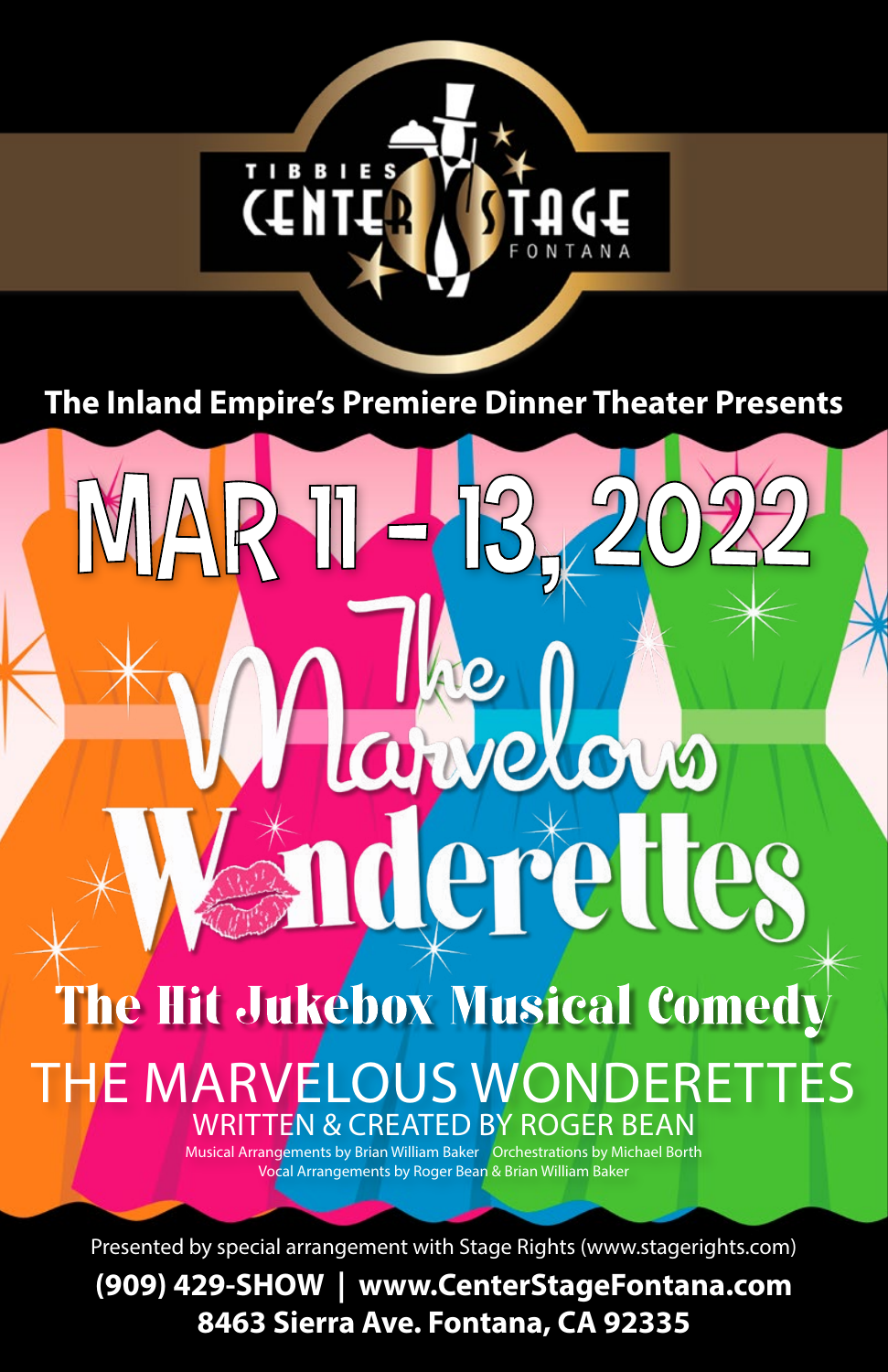## MEET THE CAST



**JAMIE KAUFMAN (Cindy Lou)** is so excited to be back at Center Stage, sharing the stage with these talented women! She was last seen here as Inga in *Young Frankenstein* and Erato in *Xanadu*. Other credits include

Kate Mullins in *Titanic* (Candlelight Pavilion), Carla Cook in the west coast premiere of *Waistwatchers* (Playhouse Productions at The Grove), and Velma Von Tussel in *Hairspray* (Inland Valley Repertory Theatre). She has had the pleasure of originating the roles of Wife in *Five Door Farce* (Seventh Street Theatre) and Fairy Narrator in *Evernight*  (Star Theater). A former Citrus Singer, Jamie has loved singing and musicals since she was in high school. She dedicates all her songs to her "dream lover," Chanlon, and her favorite son, Louie.



**RENNA NIGHTINGALE (Suzy)**

is grateful to join this band of powerhouse women! Renna recently returned from spending 14 months as a lead vocalist for Hong Kong Disneyland, where she portrayed Ariel and

Merida. Some recent favorite roles include Martha in *The Secret Garden*, Iola Stover in *PARADE*  (Twice! Ovation Award, 3-D Theatricals), Natalie / Ed in *All Shook Up*, Kathy in *Singin' in the Rain*, Penny in *Hairspray*, Wednesday in *Addams Family,* and Olive in *25th Annual Putnam County Spelling Bee* (ITL Award), plus sharing scenes with Sally Field in the film, *Hello My Name is Doris*. As a writer, Renna is advocating for positive body image. **Freedom fits—at any size!** Follow along @ Rennaissance. Love to the Center Stage family! **MONIKA PEÑA (Betty Jean)** is grateful to be making her debut at Center Stage! Her favorite roles include; the titular roles in *Lizzie The Musical* and *Violet*  (Chance Theater), Aldonza in *Man of La Mancha* (Candlelight Pavilion), and Maria in *West Side* 



*Story* (Chance Theater). Other memorable credits include, Jojo in *Last Stop on Market Street* (South Coast Repertory), Mrs. Shelley/Fan in *A Christmas Carol* (2018-2019, South Coast Repertory), Rhonda in *Fancy Nancy: The Musical* (2016- 2018, Chance Theater), and Mayzie in *Seussical*  (Candlelight Pavilion). Monika is a Southern California actor, singer, dancer but graduated from Cal Poly Pomona with a degree in Zoology and works as an Ophthalmology Veterinary Technician. www.MonikaPena.com IG: @singingvettech

**SANDRA OCHOA RICE (Missy)** Making her directorial debut, Sandra is thrilled to be returning to Center Stage as a performer AND director! Previous credits at Center Stage include Miss Sandra in



*All Shook Up*, Baker's Wife in *Into the Woods,* and Morticia in *The Addams Family Musical*, which earned her the Inland Empire Theatre League Founder's Award for Best Actress. Additional theatre credits include Aldonza in *Man of La Mancha* (California Theatre), Nancy in *Oliver!* (Laguna Playhouse), Betty Haynes in *White Christmas* (Pechanga Theatre/Theatre Royal Tours), Mrs. Potts in *Beauty and the Beast* (Fred Cavli Theatre/Theatre Royale Tours) Lola in

## **The videotaping or other video or audio recording of this production is strictly prohibited.**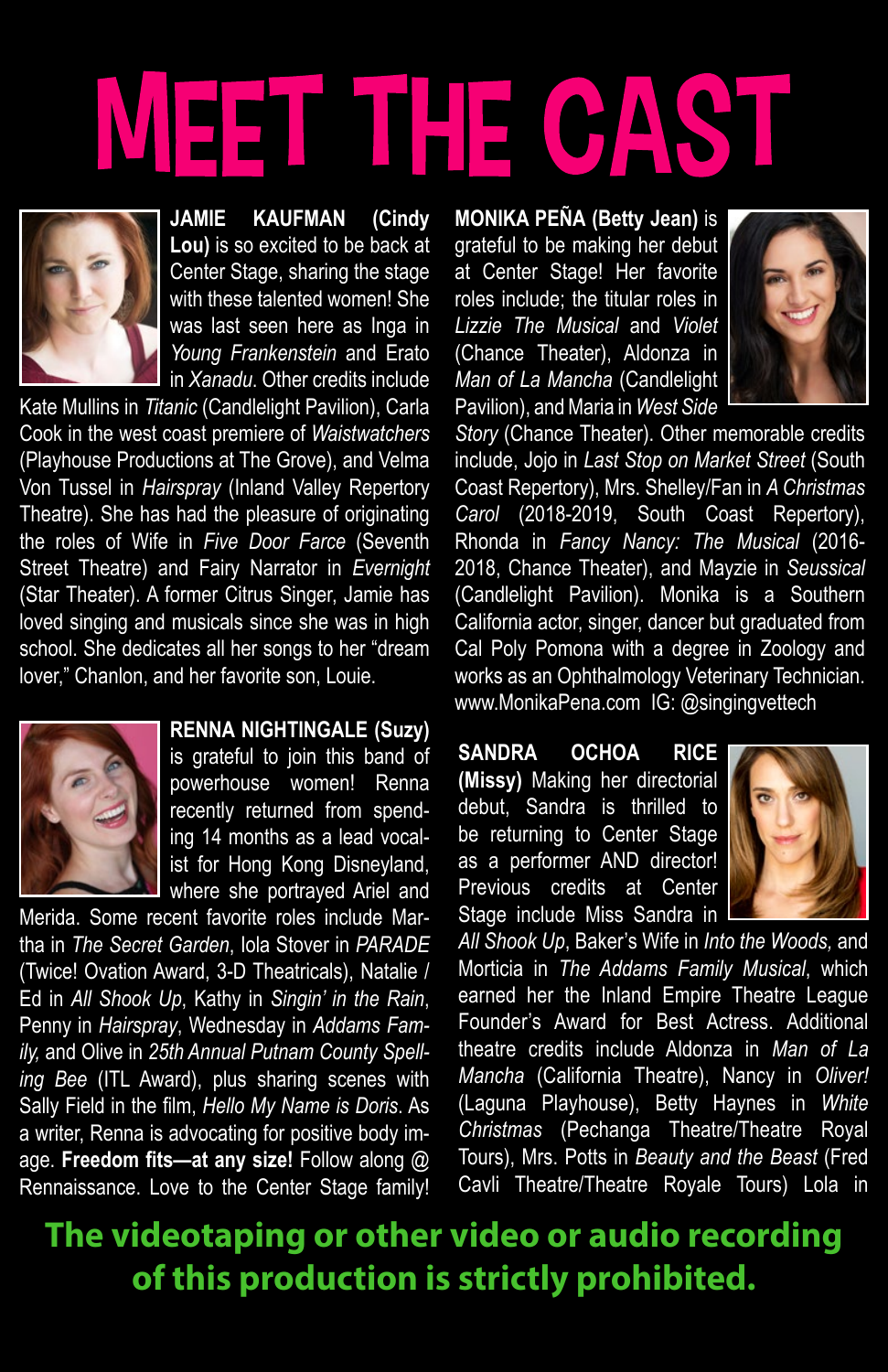*Damn Yankees* (Inland Valley Repertory Theatre/ Candlelight Pavilion) and Fraulein Kost in *Cabaret* (Lewis Family Playhouse) to name a few! Sandra has toured Southern California as a Musical Theatre Performer, Cabaret Singer and Janis Joplin Impersonator for over 20 years. A huge 'Merci Beaucoup' to Todd and Jennifer Vigiletti for this Marvelous opportunity and to her family and friends for the constant love and support.

**ROGER BEAN** created the long-running hit *The Marvelous Wonderettes* (over 1,200 performances Off-Broadway), along with the sequels *Wonderettes: Caps & Gowns, Winter Wonderettes, Wonderettes: Dream On*, and the new large-cast *Wonderettes: Glee Club Edition*.

Original cast albums for all *Wonderettes* shows are available from iTunes and Amazon. *The Marvelous Wonderettes* received the 2007 LA Ovation Award for Best Musical for its recordbreaking Los Angeles run and continues to be an audience favorite in theatre companies throughout the country. Mr. Bean's do-wop hit *Life Could Be A Dream* had a record-breaking 12-month run in Los Angeles, receiving the Los Angeles Drama Critics Circle Award, the LA Weekly Theatre Award, and the Backstage Garland Award for Outstanding Musical. Other popular musicals created by Mr. Bean include *The Andrews Brothers*, *Summer of Love, Route 66, Honky Tonk Laundry*, and *Why Do Fools Fall In Love?*, all published by Stage Rights. More info at www.rogerbean.com

**Originally Produced for the New York Stage by David Elzer, Roger Bean & Peter Schneider.**

**The Marvelous Wonderettes premiered at Milwaukee Repertory Theater. Joseph Hanreddy, Artistic Director and Timothy J. Shields, Managing Director.**

## **PRODUCTION CREW**

**Producers.....Todd & Jennifer Vigiletti Director..................Sandra Ochoa Rice Choreographer....Sandra Ochoa Rice Costumes...Jennifer/Tammy Vigiletti SISTARS Costumes & Props** **Lighting Design...............Mike Hogan Lighting Operator..........Mike Hogan Audio Engineer.............Todd Vigiletti Spotlight.................Laura Budnovich Box Office.......................Lara Aguilar**

**BE THE FIRST TO HEAR ABOUT NEW SHOWS AND SPECIAL DEALS!** Text TIBBIESCS to 22828 to get email updates from Center Stage!



**@CenterStageTheater @CSFontana @CSTheaterFontana**